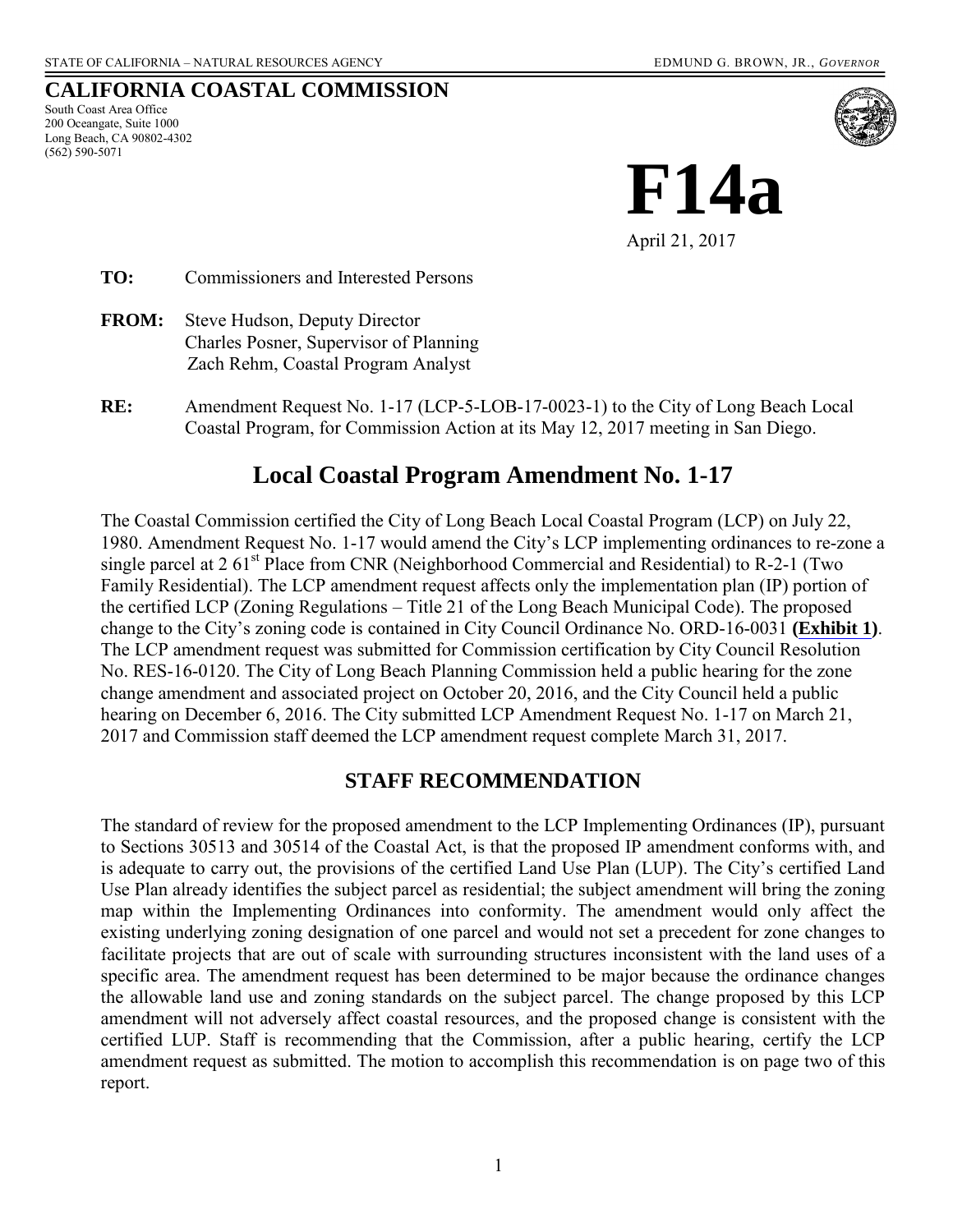# **I. MOTION AND RESOLUTION**

### **Motion:**

*I move that the Commission reject Amendment No. 1-17 to the City of Long Beach Implementing Ordinances as submitted by the City.* 

Staff recommends a **NO** vote. Failure of this motion will result in certification of the amendment to the Implementation Program as submitted and the adoption of the following resolution and findings. The motion passes only by an affirmative vote of a majority of the Commissioners present.

#### **Resolution to Certify the IP Amendment as Submitted**

*The Commission hereby certifies Amendment Request No. 1-17 to the LCP Implementing Ordinances for the City of Long Beach as submitted and adopts the findings set forth below on grounds that the Implementing Ordinances conform with, and are adequate to carry out, the provisions of the certified Land Use Plan. Certification of the Implementing Ordinances complies with the California Environmental Quality Act, because either 1) feasible mitigation measures and/or alternatives have been incorporated to substantially lessen any significant adverse effects of the Implementation Program on the environment, or 2) there are no further feasible alternatives and mitigation measures that would substantially lessen any significant adverse impacts on the environment.* 

## **II. FINDINGS**

### **A. Description of the LCP Amendment Request**

Long Beach LCP Amendment Request No. 1-17 would amend the City's implementing ordinances to re-zone a single parcel at 2 61<sup>st</sup> Place from CNR (Neighborhood Commercial and Residential) to R-2-1 (Two Family Residential). The re-zoning would enable the construction of up to two residential units on the subject parcel, where only one residential unit would be allowed under the existing zoning. No commercial uses currently exist on the site and commercial uses would no longer be authorized on the site. Required front, rear, and side yard setbacks would be reduced compared to the existing zoning, but would still be consistent with other residential structures in the area. The height limit would be increased from two stories to three stories. The re-zoning would not result in changes to floor area ratio or parking requirements and is consistent with surrounding residential development. Long Beach City Council Ordinance No. ORD-16-0031 adopting the proposed zone change is included as **[Exhibit 1](https://documents.coastal.ca.gov/reports/2017/5/f14a/f14a-5-2017-exhibits.pdf)**.

### **B. Consistency with the Certified Land Use Plan**

The standard of review for the proposed amendment to the LCP Implementing Ordinances (IP), pursuant to Sections 30513 and 30514 of the Coastal Act, is that the proposed IP amendment conforms with, and is adequate to carry out, the provisions of the certified Land Use Plan (LUP). The certified LUP designates the subject site as Type 2 (Mixed Style Homes) – see **[Exhibit 2](https://documents.coastal.ca.gov/reports/2017/5/f14a/f14a-5-2017-exhibits.pdf)**. The proposal to change the zoning designation within the Implementing Ordinances to R-2-1 (Two Family Residential) will bring it into conformity with the certified LUP. The parcels on the same block, which currently support single family homes and duplexes, are already designated Type 2 (Mixed Style Homes) by the certified LUP and R-2-1 (Two Family Residential) by the certified IP.